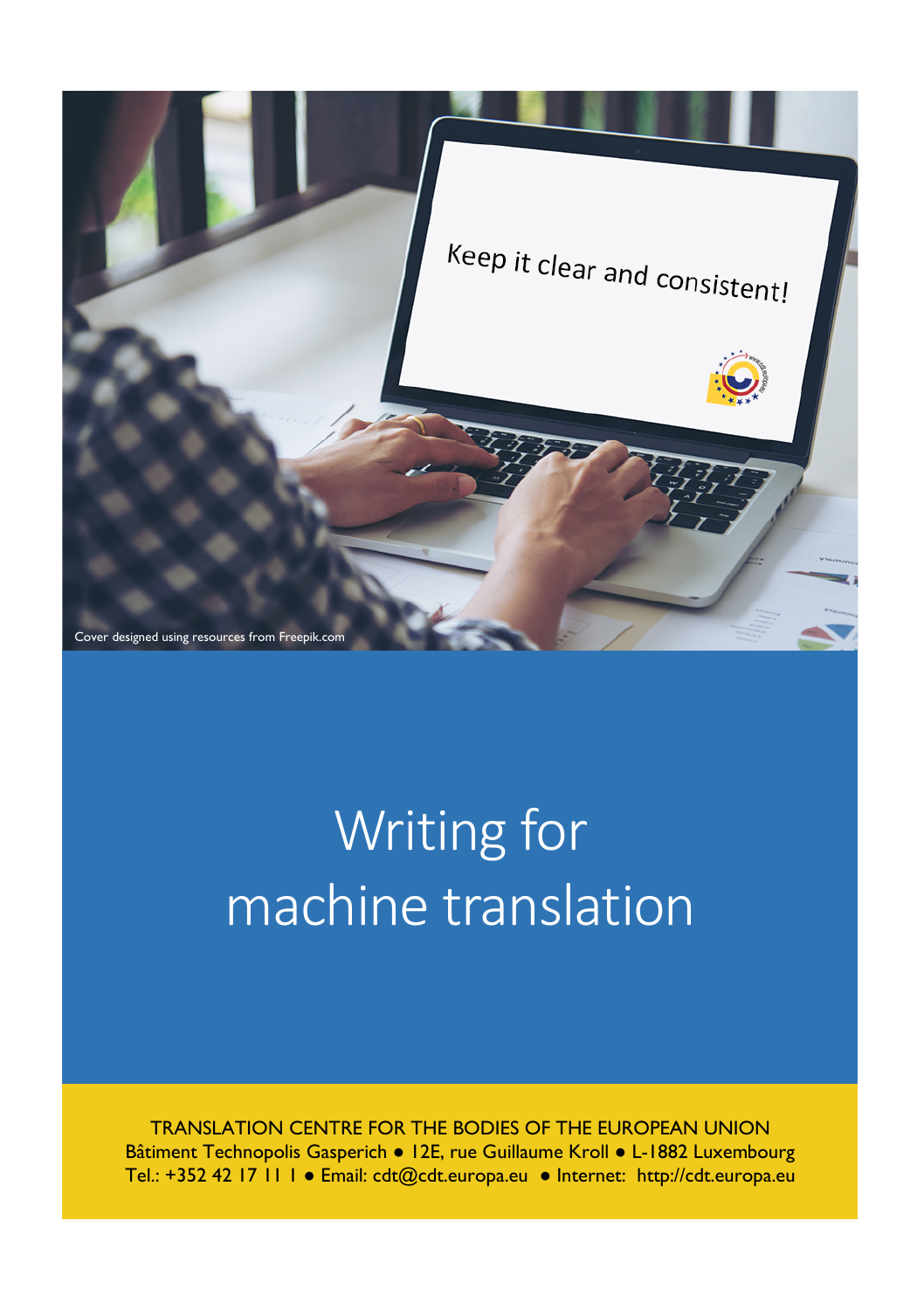© Translation Centre for the Bodies of the European Union, 2021.

Last update: 2021-12-09 PDF ISBN 978-92-95212-36-7 doi:10.2817/191981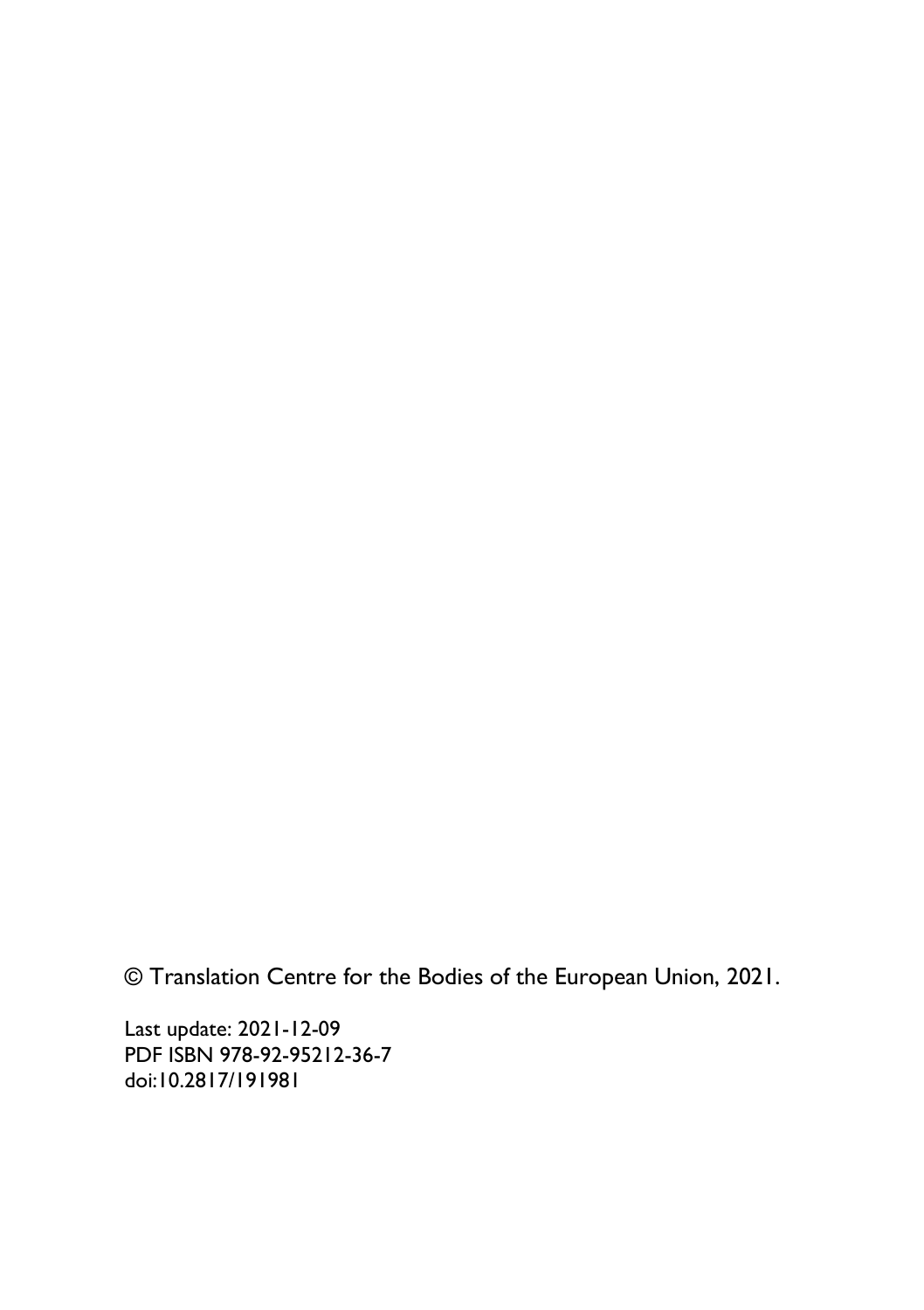#### **Contents**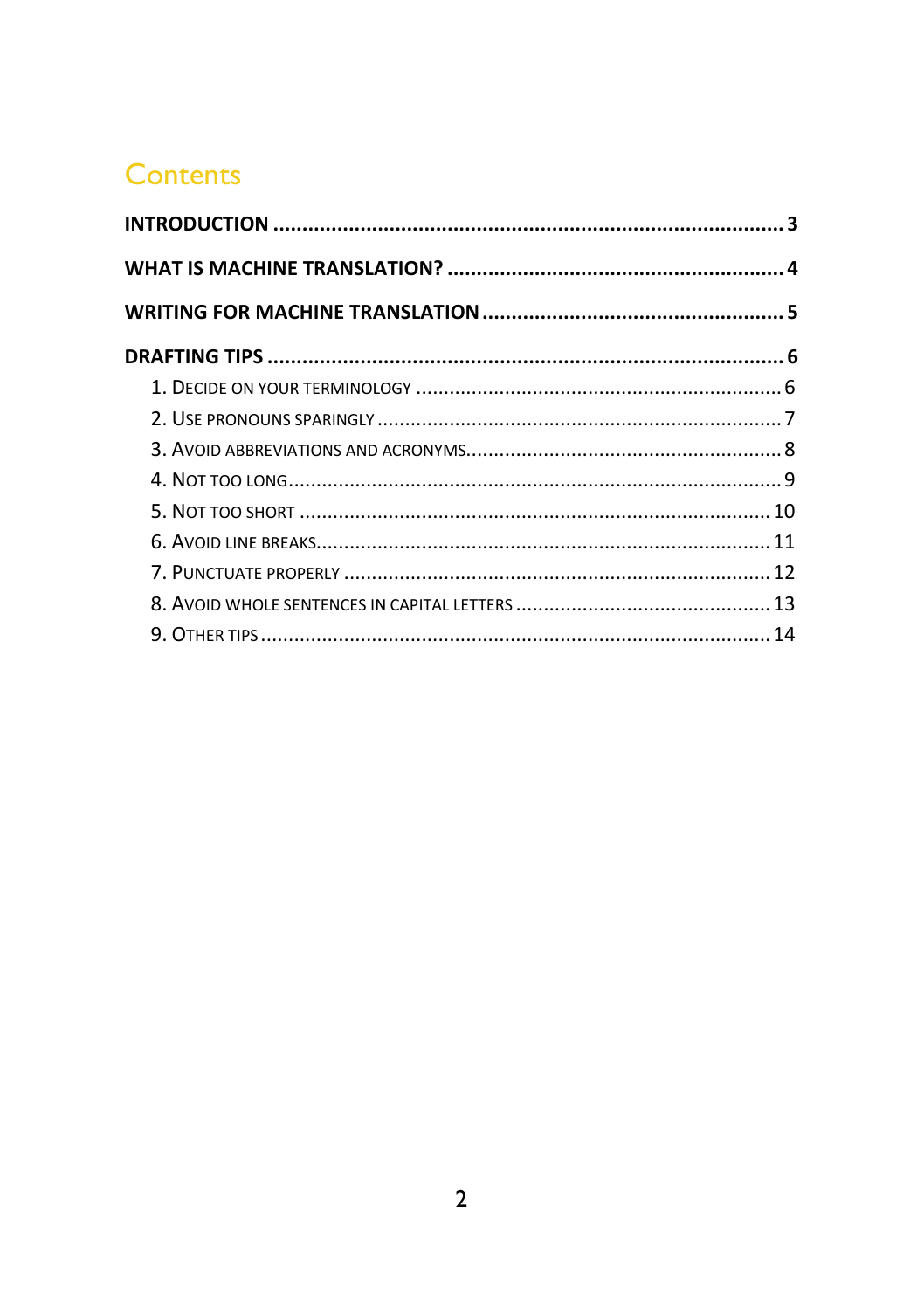## <span id="page-3-0"></span>INTRODUCTION

Writers in a multilingual environment need to keep in mind that their texts will be translated, and nowadays this is likely to be by a machine. The machine output is then usually edited by a human (although this is not always the case).

Machine translation (MT) has improved hugely in recent years. When used in the right circumstances and with human supervision it offers many advantages, such as being quicker and more affordable than conventional translation. This allows organisations to leverage multilingualism and reach much larger audiences than before.

When all stakeholders in the process – including authors – work together, they can optimise the benefits of machine translation in terms of efficiency, speed and multilingual opportunities.

**The source text itself is a major factor in the quality of the machine translation produced.** We recommend that authors consider a couple of points when drafting to ensure their writing is clear and will not 'confuse' the machine translation tool. **Authors will also benefit as this will enable their message to be translated accurately and read by more people.**

This guide provides tips on writing 'machine-friendly' texts. These have been drawn up by the Translation Centre's linguists and language technology experts based on their own experience with machine translation, and should not be considered a substitute for academic or scientific research. This guide is also subject to review as technology progresses.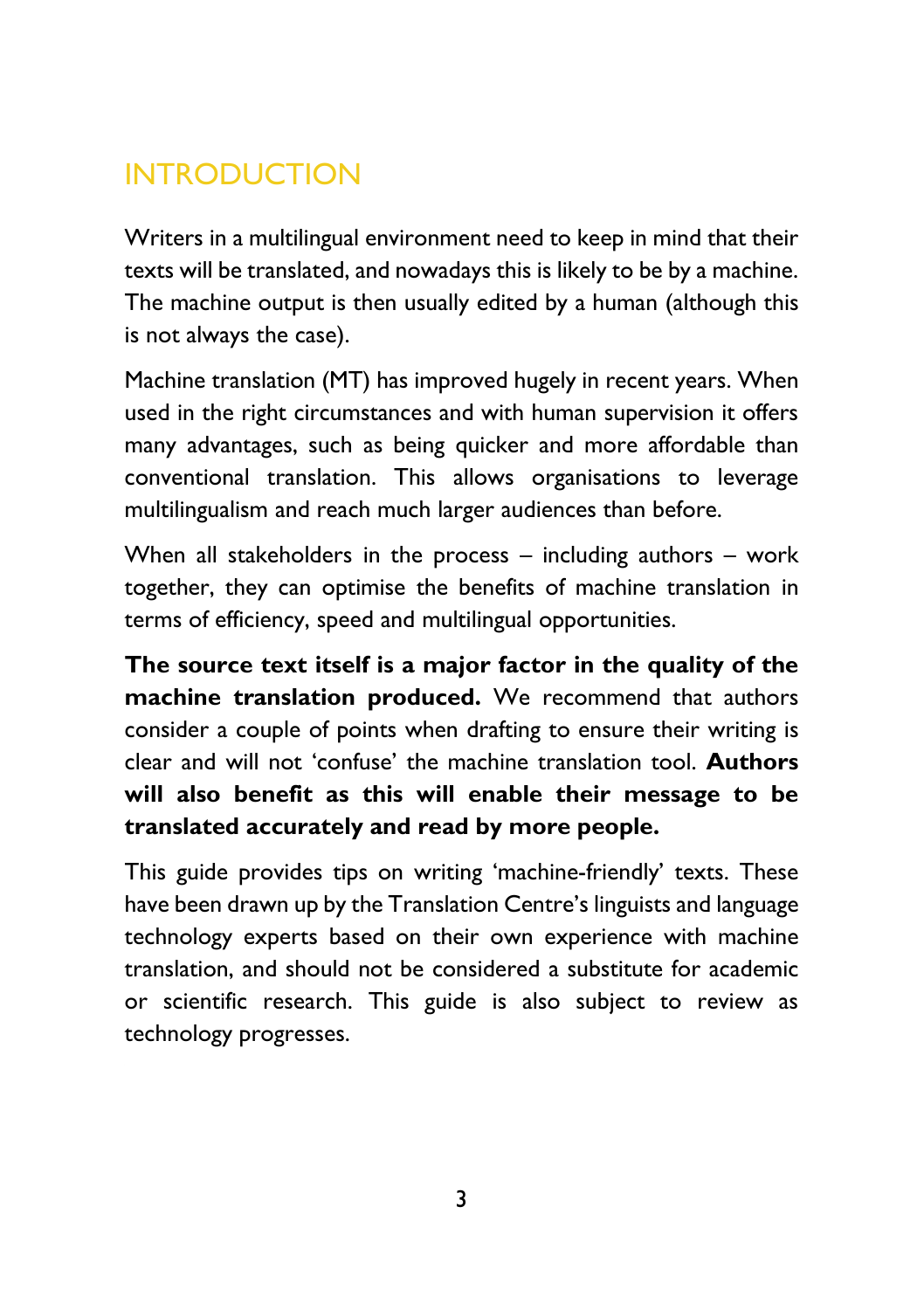#### <span id="page-4-0"></span>WHAT IS MACHINE TRANSLATION?

Machine translation is the automated translation of text from one natural language to another using a computer application (*ISO 18587:2017 — Post-editing of machine translation output*).

The Translation Centre uses neural machine translation (NMT), which is a state-of-the-art technology based on a deep neural network 'trained' with data. The knowledge model derived from this training phase is used to produce translations from new input data.

NMT generates instant translation output. It also enables customised translation models to be created that can be adapted to a client's particular terminology and style.

However, NMT processes each sentence as a separate unit. It cannot – as yet – infer anything from the text as a whole or take into account the sentence that comes before or after. This can lead to numerous traps, which this guide will help you to avoid.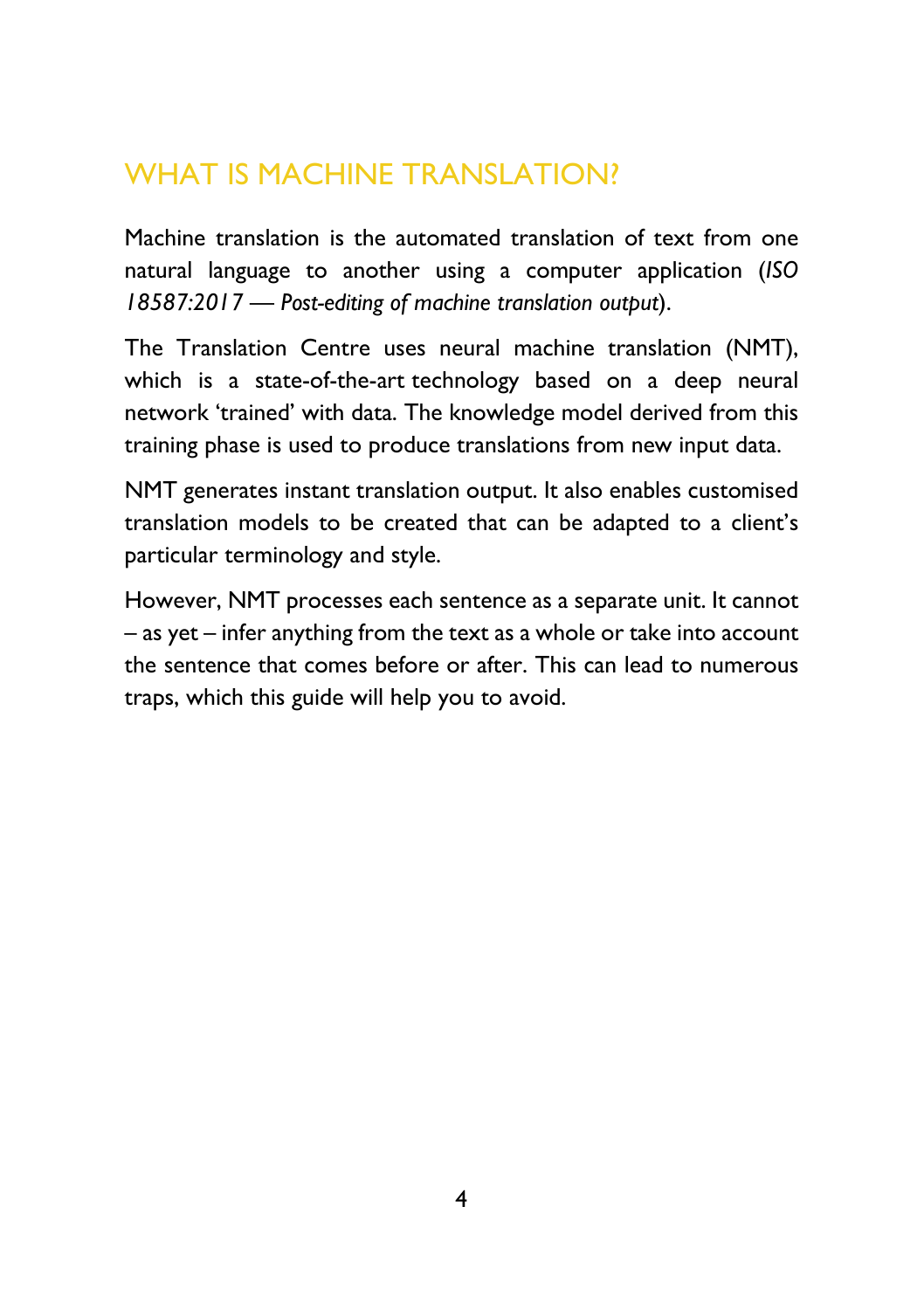#### <span id="page-5-0"></span>WRITING FOR MACHINE TRANSLATION

**When writing for machine translation, it is important to follow the principles of clear writing in general, above all keeping in mind the purpose of the text and the reader.** Please also refer to the Translation Centre's guide *[Writing for](https://cdt.europa.eu/sites/default/files/documentation/pdf/writing_for_translation_en.pdf)  [translation](https://cdt.europa.eu/sites/default/files/documentation/pdf/writing_for_translation_en.pdf)*, which contains tips on how to write concisely and clearly so that your message is conveyed accurately in other languages too.

Along with these more general guidelines, there are some specific points that relate to writing for NMT. Human translators are able to make educated guesses and recognise mistakes in the original text, which they can remedy when they translate. However, machines do not have this awareness, so it is even more important when writing for machine translation to draft clearly and ensure that syntax, spelling and punctuation are correct.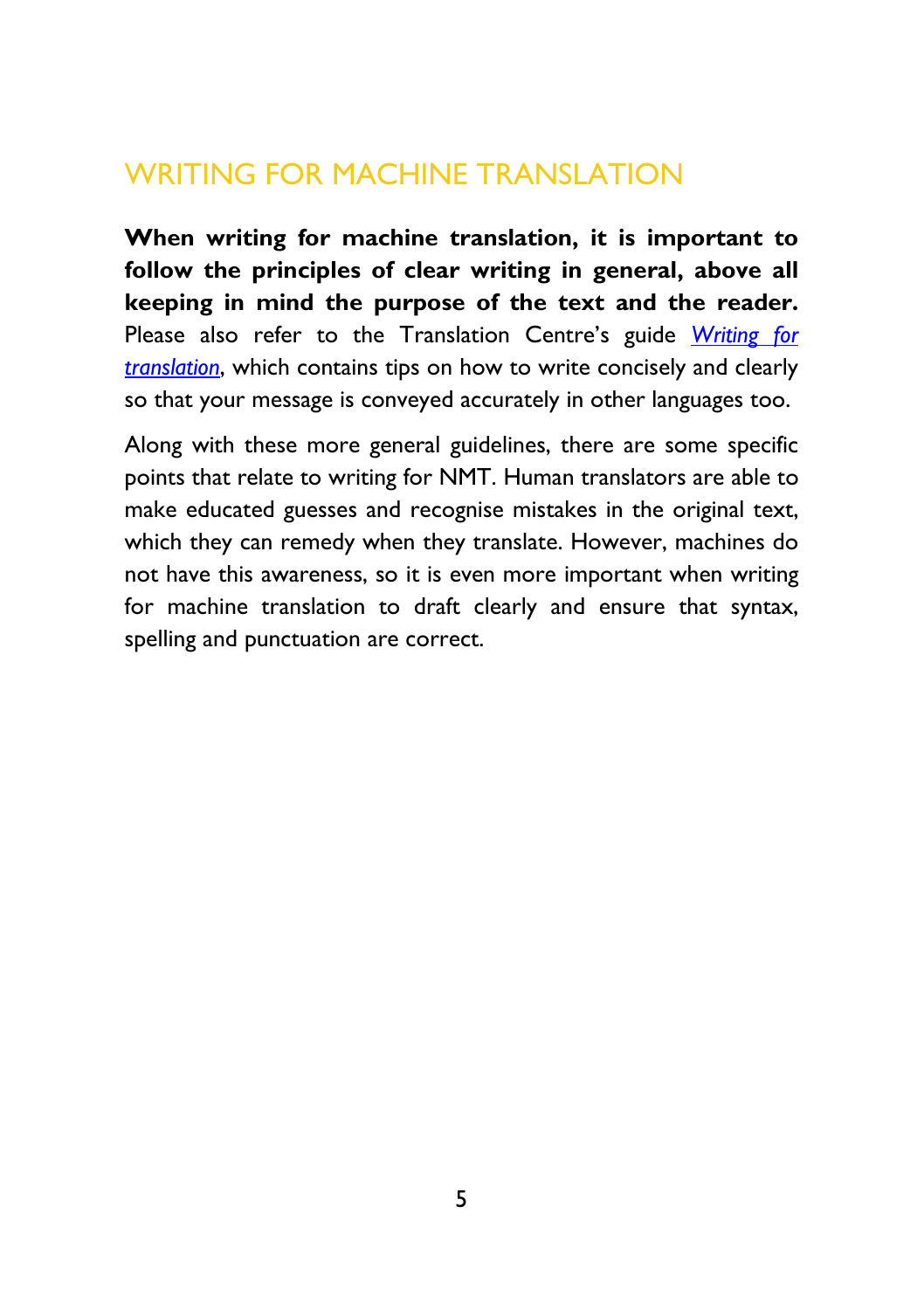# <span id="page-6-0"></span>DRAFTING TIPS

#### <span id="page-6-1"></span>1. Decide on your terminology

Use terminology consistently throughout the text. Using synonyms can confuse the machine and result in different translations of the same word, which can be wrong or too general.

| Original (EN)                                                                                                                                  | Machine translation (DE)                                                                                                                                                        |
|------------------------------------------------------------------------------------------------------------------------------------------------|---------------------------------------------------------------------------------------------------------------------------------------------------------------------------------|
| While in 2014 the module was<br>followed by 311 asylum<br>officials, in 2015 the overall<br>number of participants<br>decreased to 102 (-67%). | Während im Jahr 2014 311<br>Asylsachbeamte an dem<br>Modul teilnahmen, ging die Zahl<br>der Teilnehmer im Jahr 2015<br>sank die Gesamtzahl der<br>Teilnehmer auf $102$ (-67 %). |
| Please note that one asylum<br>officer may perform several<br>tasks.                                                                           | Bitte beachten Sie, dass ein<br><b>Asylbeauftragter mehrere</b><br>Aufgaben wahrnehmen kann.                                                                                    |



Asylum officials' and 'asylum officer' refer to the same role, but the NMT engine does not realise this and so chooses two translations with different meanings in German.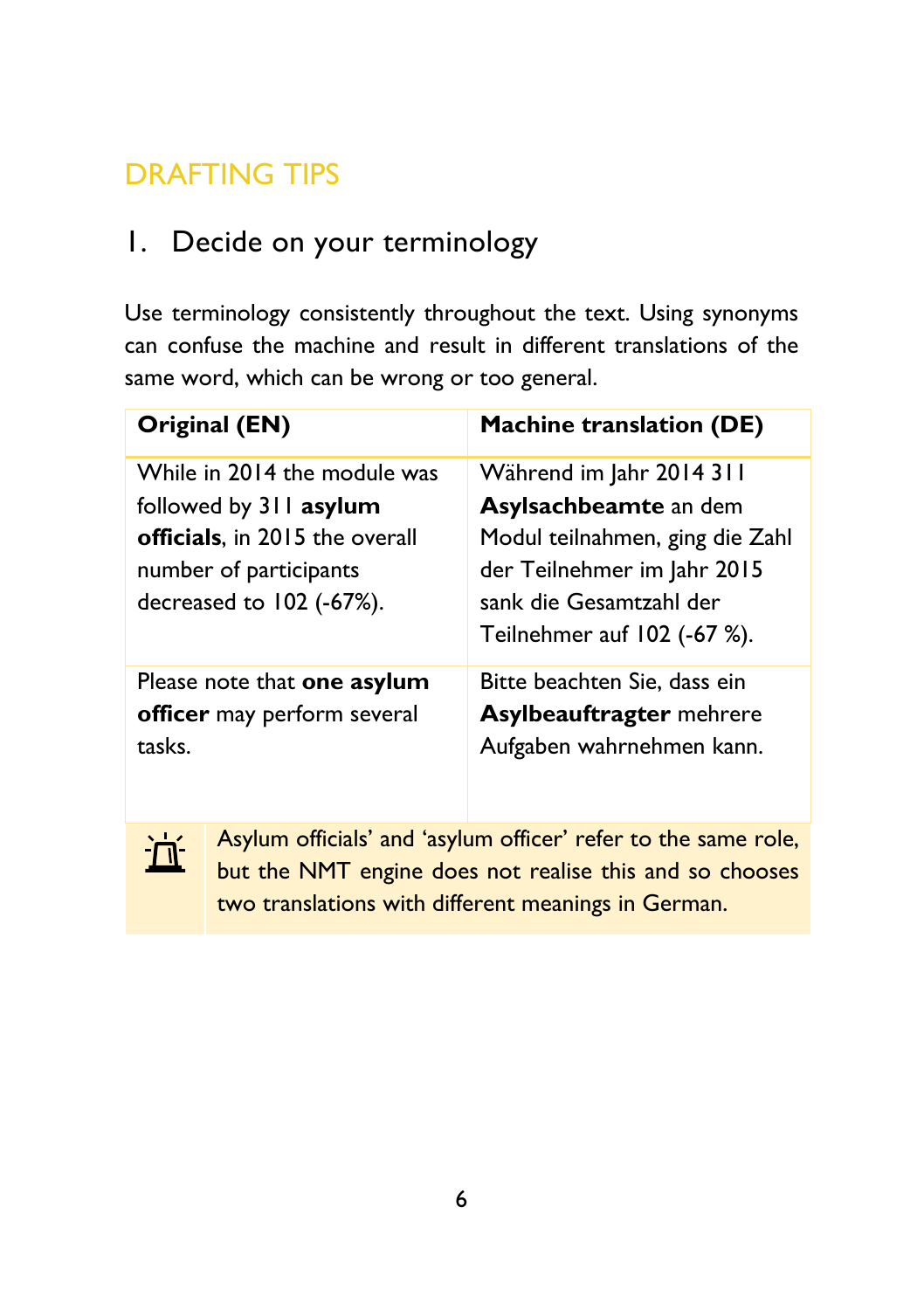# <span id="page-7-0"></span>2. Use pronouns sparingly

近

It is sometimes better to use a noun rather than a pronoun for clarity. NMT engines may generate a pronoun with the wrong gender in the target language, which makes it unclear what is being referred to.

| Original (EN)                    | <b>Machine translation (FR)</b>  |
|----------------------------------|----------------------------------|
| About the agency                 | Au sujet de l'agence             |
| It aims to combat                | Il entend lutter contre la       |
| counterfeiting.                  | contrefaçon.                     |
| In addition, it seeks to support | En outre, il vise à soutenir les |
| entrepreneurs and creators.      | entrepreneurs et les créateurs.  |

'L'agence' is feminine ('elle'), but the NMT engine has used the masculine pronoun ('il') as it did not know what 'it' referred to.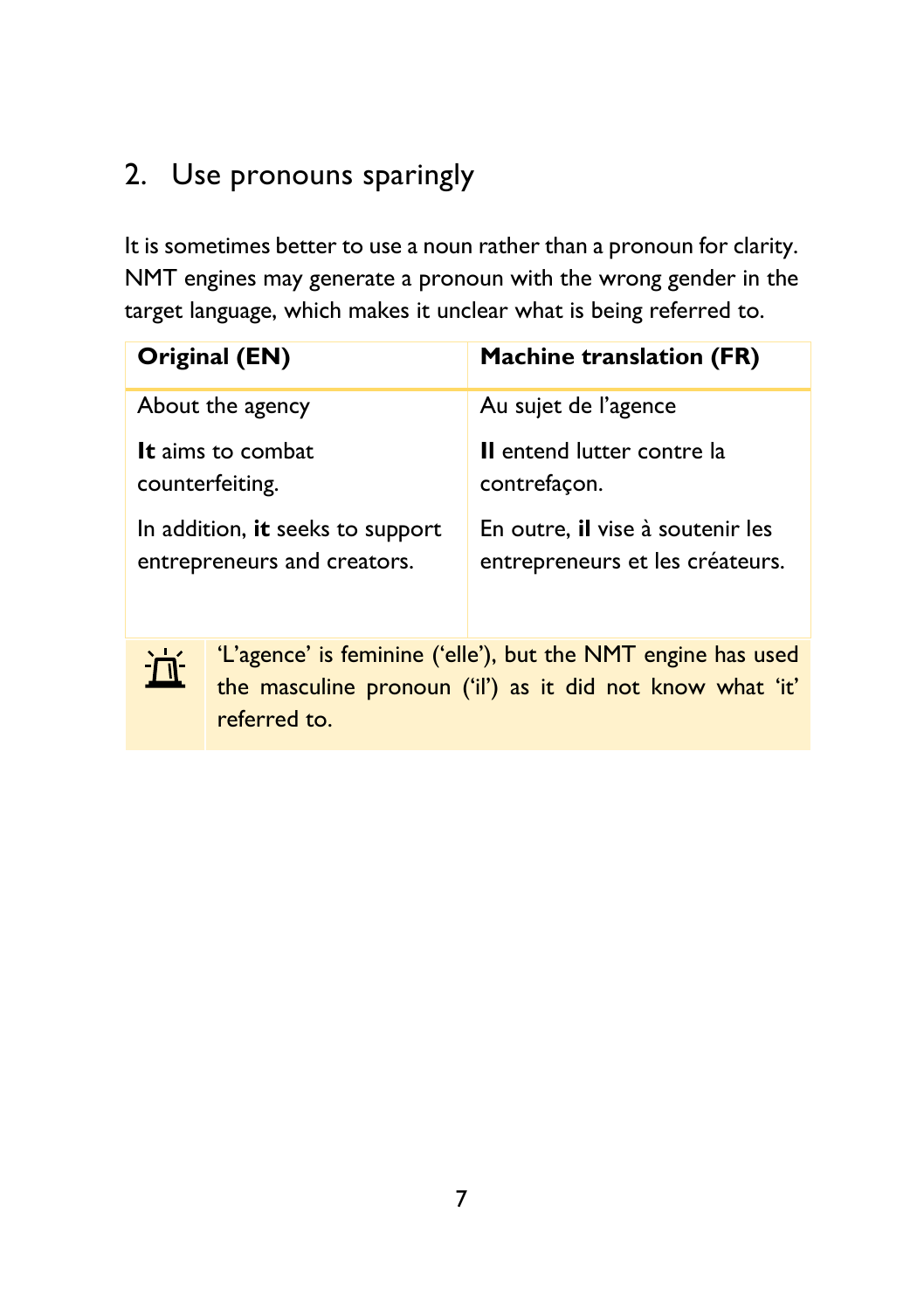#### <span id="page-8-0"></span>3. Avoid abbreviations and acronyms

ÌΠ

NMT engines may struggle to deal with abbreviations correctly. Sometimes an abbreviation has no official translation and should be left as it is.

Avoid using acronyms and abbreviations in texts as they could be translated incorrectly by the machine. Instead write out the name in full, or use a combination of the full name with the acronym/abbreviation in brackets.

| Original (EN)                | <b>Machine translation (FR)</b>   |
|------------------------------|-----------------------------------|
| The <b>ECS</b> 2019 captures | Le CSE 2019 met en évidence       |
| 'workplace well-being', a    | le «bien-être sur le lieu de      |
| concept measured using a     | travail», un concept mesuré à     |
| composite indicator.         | l'aide d'un indicateur composite. |
|                              |                                   |

'CSE' is not the correct translation of 'ECS'. Using the full form ('European Company Survey') would avoid this error. MT engines recognise data they have previously encountered and 'learnt', so they are unlikely to understand less common abbreviations.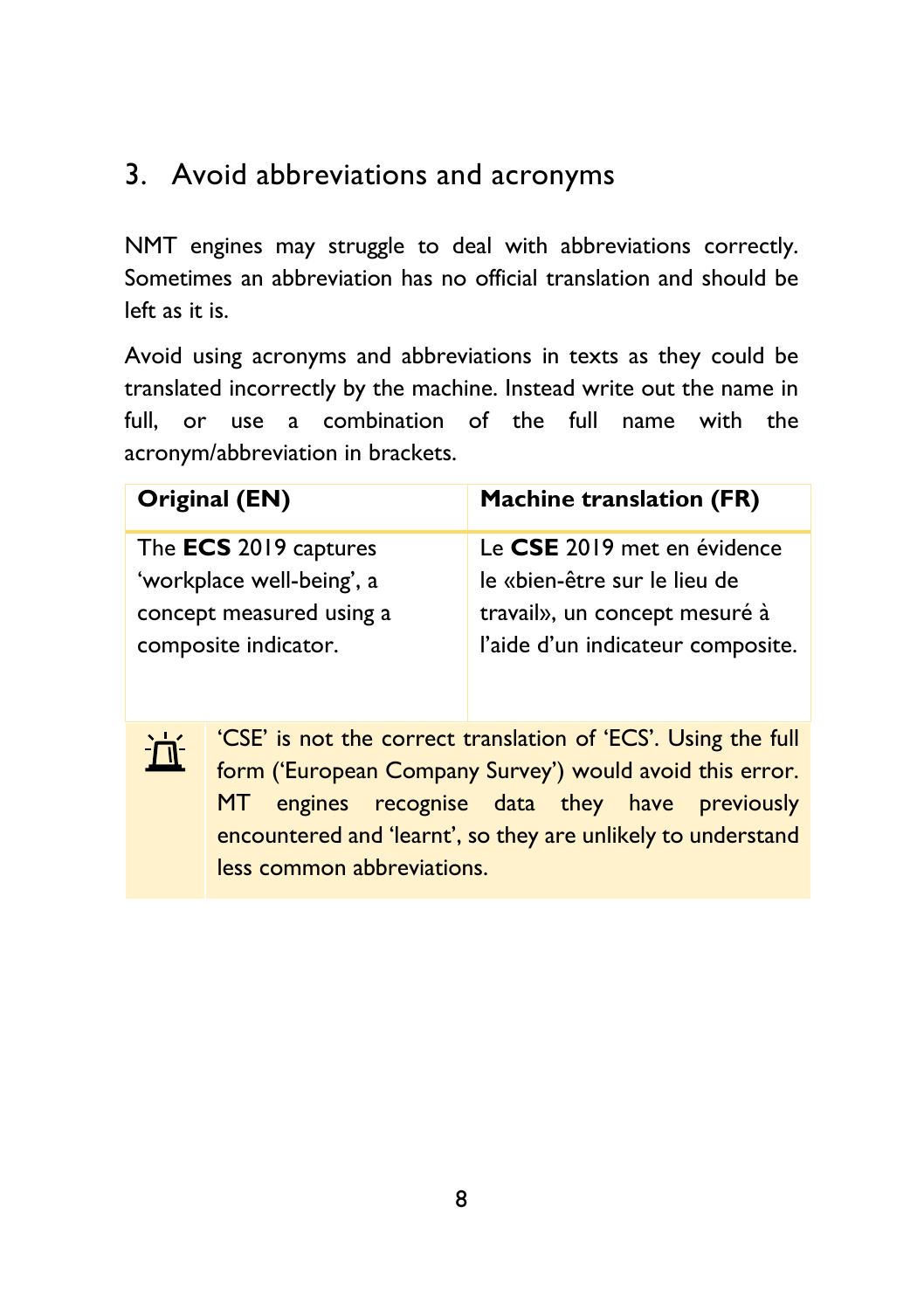# <span id="page-9-0"></span>4. Not too long

Write clearly structured sentences as NMT engines have difficulty understanding sentences that are too complicated or long (over 60 words). As a general rule, it is best to convey one idea per sentence to avoid confusion.

| Original (EN)                                 | <b>Machine translation (FR)</b>                                                                                     |
|-----------------------------------------------|---------------------------------------------------------------------------------------------------------------------|
| We need to sit dynamically,                   | Nous devons nous asseoir de                                                                                         |
| take frequent breaks, and                     | manière dynamique, prendre                                                                                          |
| stretch and move. The best                    | des pauses fréquentes et nous                                                                                       |
| way to do this is by making                   | étirer et nous déplacer. Le                                                                                         |
| sitting a smaller part and                    | meilleur moyen d'y                                                                                                  |
| moving a bigger part of<br>workplace routine. | parvenir consiste à placer<br>une partie plus petite et à<br>déplacer une plus grande<br>partie du lieu de travail. |



This poorly structured sentence ('making [sitting…] and [moving...] of workplace routine') results in a nonsensical translation (back translation: 'The best way to do this is to place a smaller part and move a larger part of the workplace').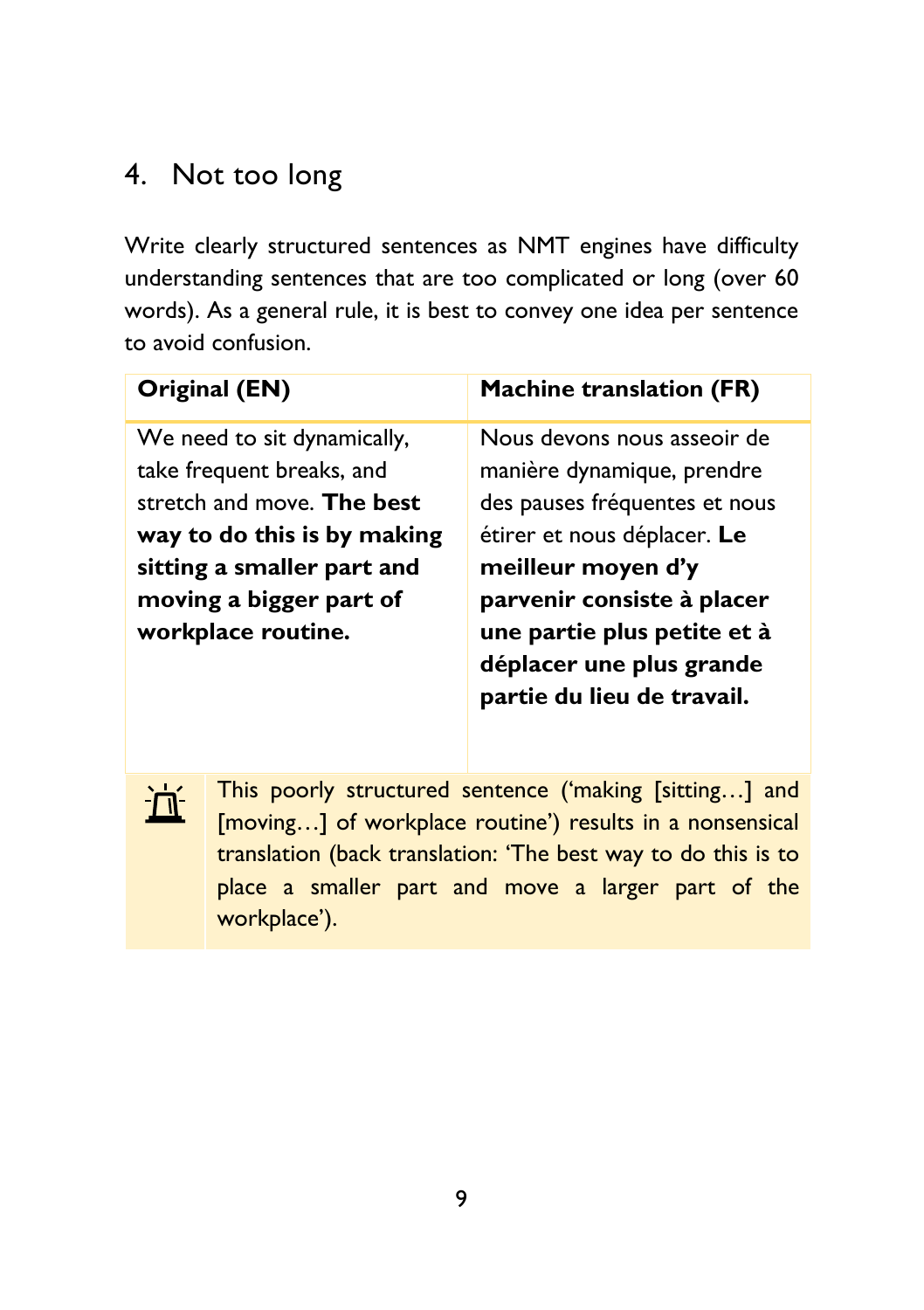#### <span id="page-10-0"></span>5. Not too short

Very short sentences (around seven words or less) may not be understood correctly by machine translation engines as they offer little or no context.

|   | Original (EN)                                                                                                                                                 | <b>Machine translation (RO)</b>                    |
|---|---------------------------------------------------------------------------------------------------------------------------------------------------------------|----------------------------------------------------|
|   | Polish your presence online.                                                                                                                                  | Prezența dumneavoastră<br>online în limba poloneză |
| 亘 | Because the sentence is too short, the NMT engine fails to<br>render the correct meaning of 'Polish' (back translation:<br>'Your presence online in Polish'). |                                                    |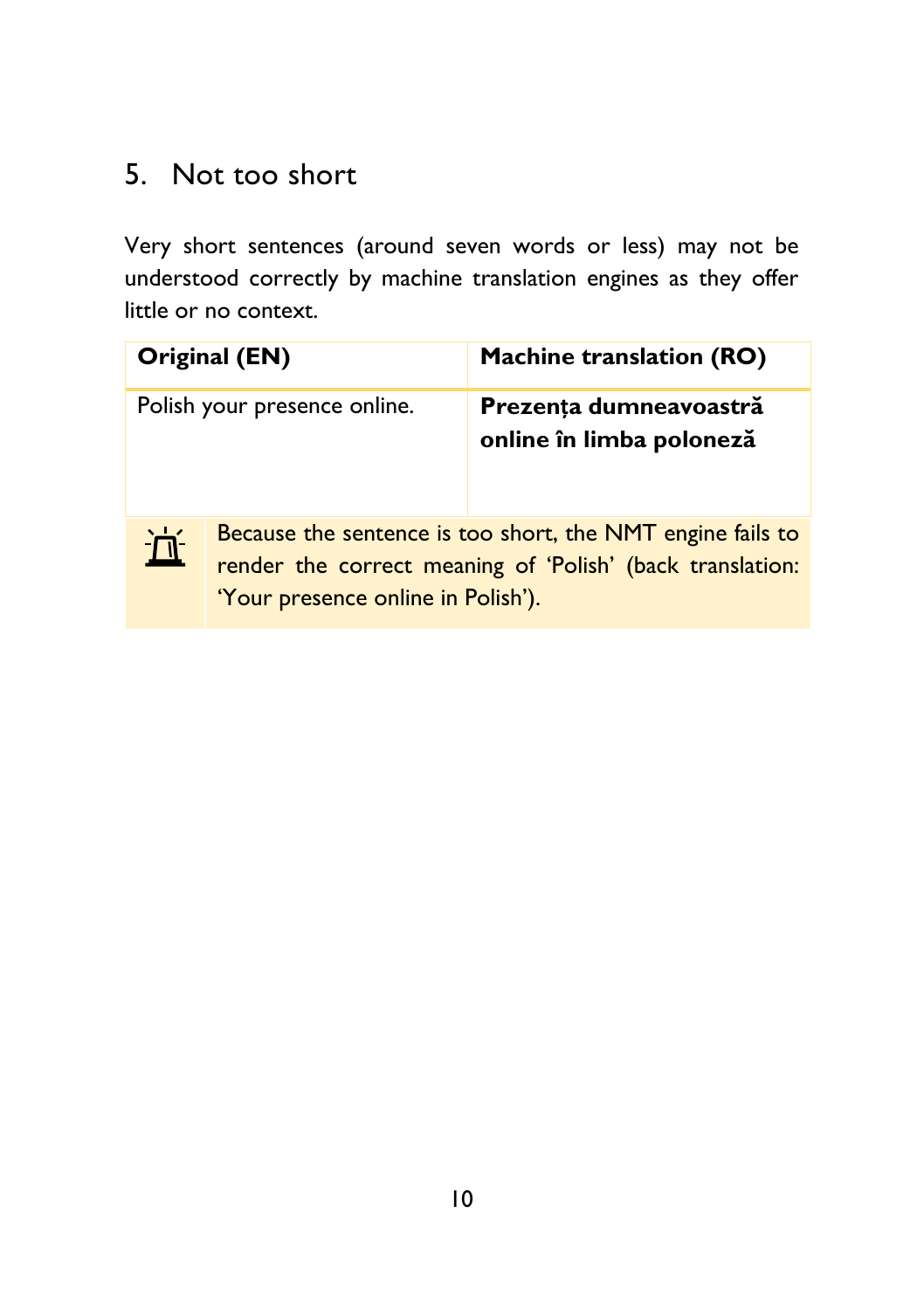### <span id="page-11-0"></span>6. Avoid line breaks

Be careful with formatting and text structure, and do not use line breaks in headings and tables. NMT will treat all parts of a title or heading separately, so elements that go together as a unit of meaning should not be split up.

|                   | Original (EN)                | <b>Machine translation (ES)</b>                                                                                                                                                    |
|-------------------|------------------------------|------------------------------------------------------------------------------------------------------------------------------------------------------------------------------------|
| <b>PSP Unique</b> |                              | <b>PSP Unique</b>                                                                                                                                                                  |
|                   | <b>Identification Number</b> | Número de identificación                                                                                                                                                           |
| 亘                 |                              | Because of the line break after 'Unique', this table heading<br>has been translated as two separate units of meaning ('PSP<br>Unique' and 'Identification Number') instead of one. |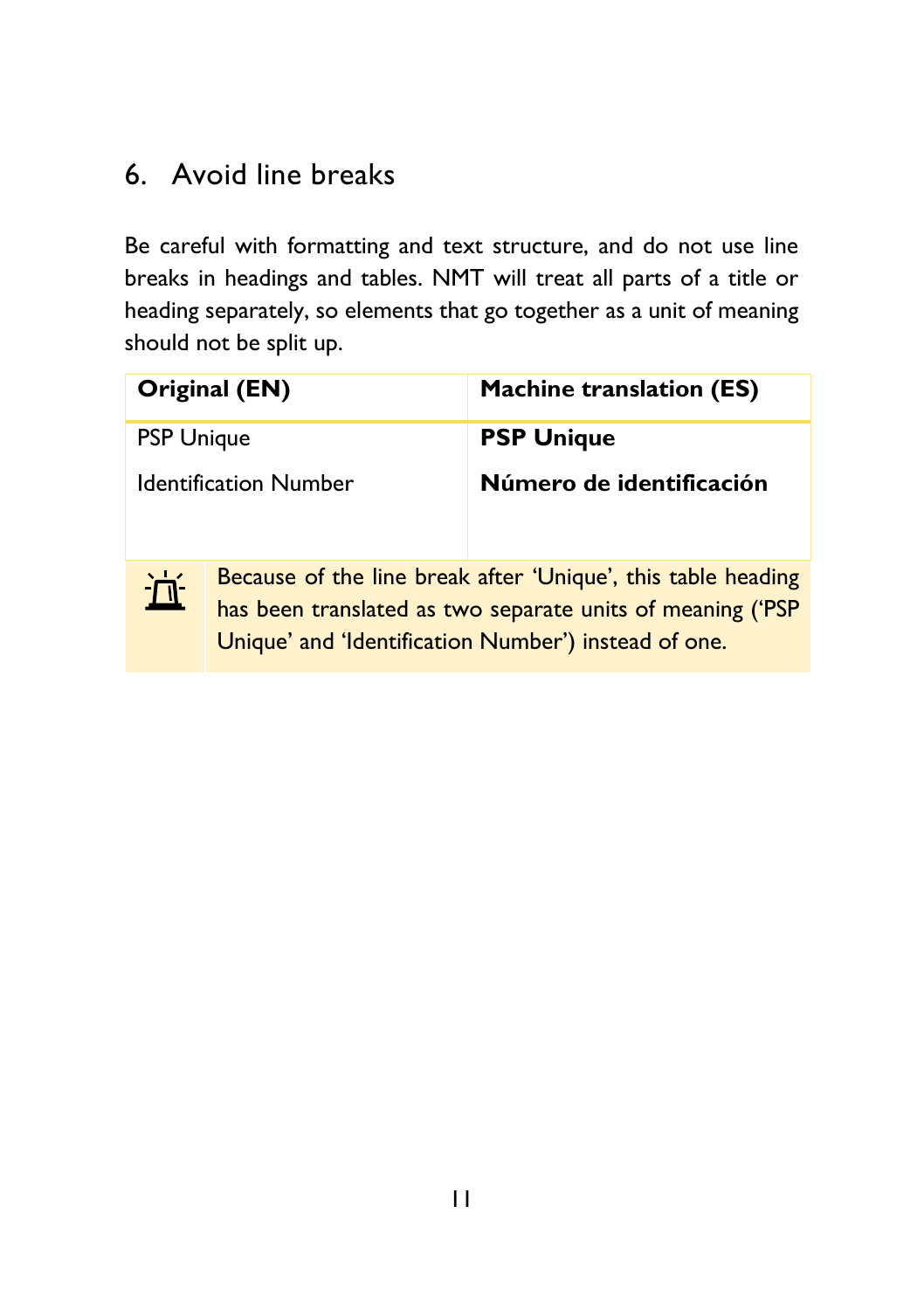## <span id="page-12-0"></span>7. Punctuate properly

NMT engines rely on punctuation to get clues about meaning, so it is important to use it accurately.

| Original (EN)                  | <b>Machine translation (RO)</b>  |
|--------------------------------|----------------------------------|
| Despite negotiated guarantee   | În pofida măsurilor de garantare |
| measures, the subletting       | negociate, soluția de            |
| solution is not without risks, | subînchiriere nu este lipsită de |
| magnified by the current       | riscuri, amplificată de criza de |
| <b>COVID 19 crisis.</b>        | apă actuală din 19.              |



The missing hyphen between 'COVID' and '19' ('COVID-19') confuses the NMT engine, which fails to recognise it as the name of a disease (back translation: 'the water crisis of 19').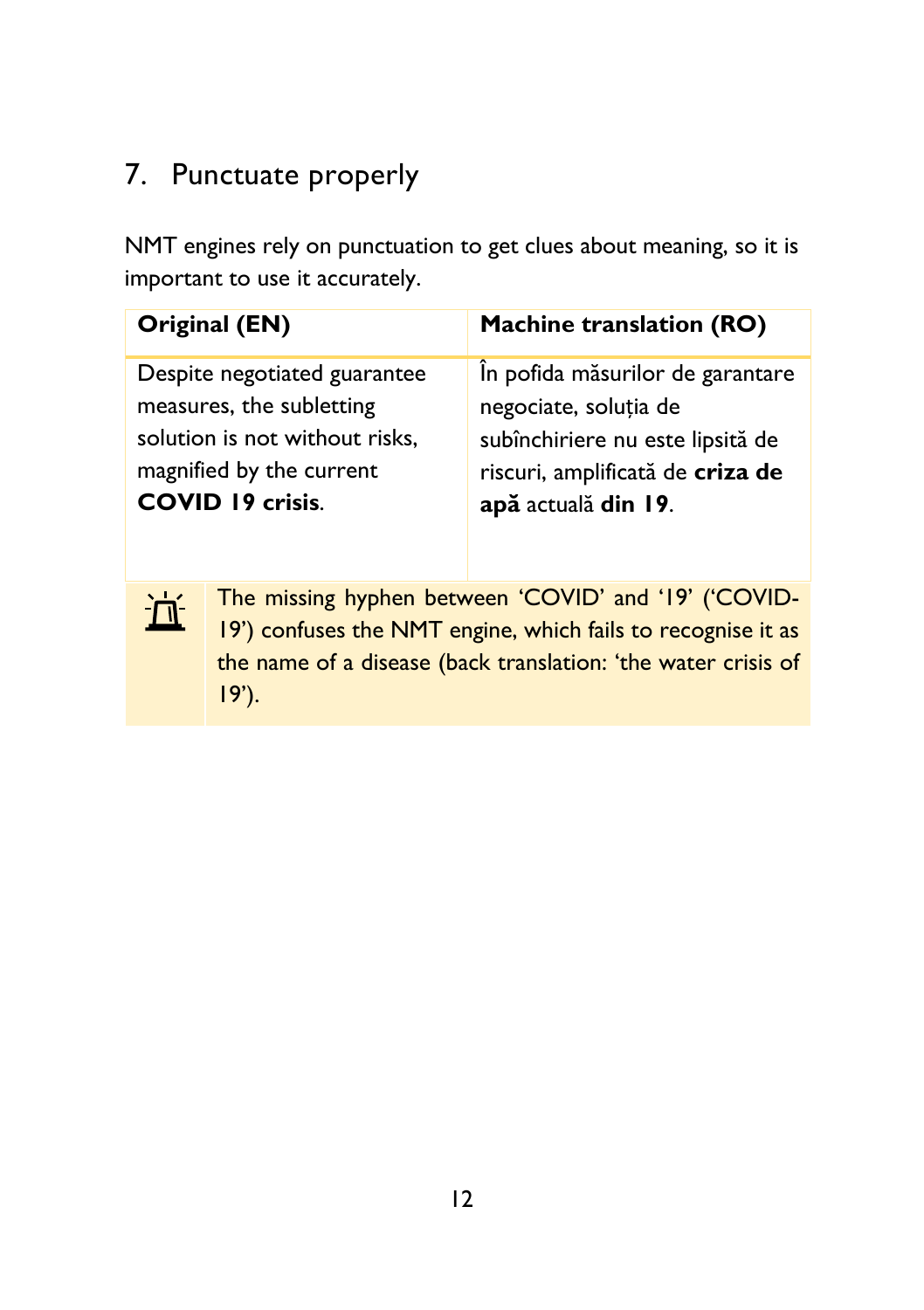#### <span id="page-13-0"></span>8. Avoid whole sentences in capital letters

Use normal sentence case when you write full sentences, as NMT is less accurate when processing words in capital letters and may produce strange results. It is also much easier to read lower case letters.

| Original (ES)                | <b>Machine translation (EN)</b> |
|------------------------------|---------------------------------|
| EN PARALELO, MI              | <b>INPUT, MI ACTIVITY AS</b>    |
| <b>ACTIVIDAD COMO</b>        | <b>A COORDINATOR OF</b>         |
| <b>COORDINADOR DE PLANES</b> | <b>PLANS AND TRAINING</b>       |
| Y PROGRAMAS DE               | <b>PROGRAMMES INVOLVES</b>      |
| <b>FORMACIÓN IMPLICA LA</b>  | <b>THE MANAGEMENT OF</b>        |
| <b>DIRECCIÓN DE EQUIPOS</b>  | <b>COLLABORATIVE</b>            |
| <b>REDUCIDOS DE</b>          | <b>REDUCED EQUIPMENT.</b>       |
| <b>COLABORADORES.</b>        |                                 |

The translation makes no sense. Compare the MT output with the actual translation: 'At the same time, my work as the coordinator of training plans and programmes involves managing small teams of staff.'

 $\overline{\Pi}$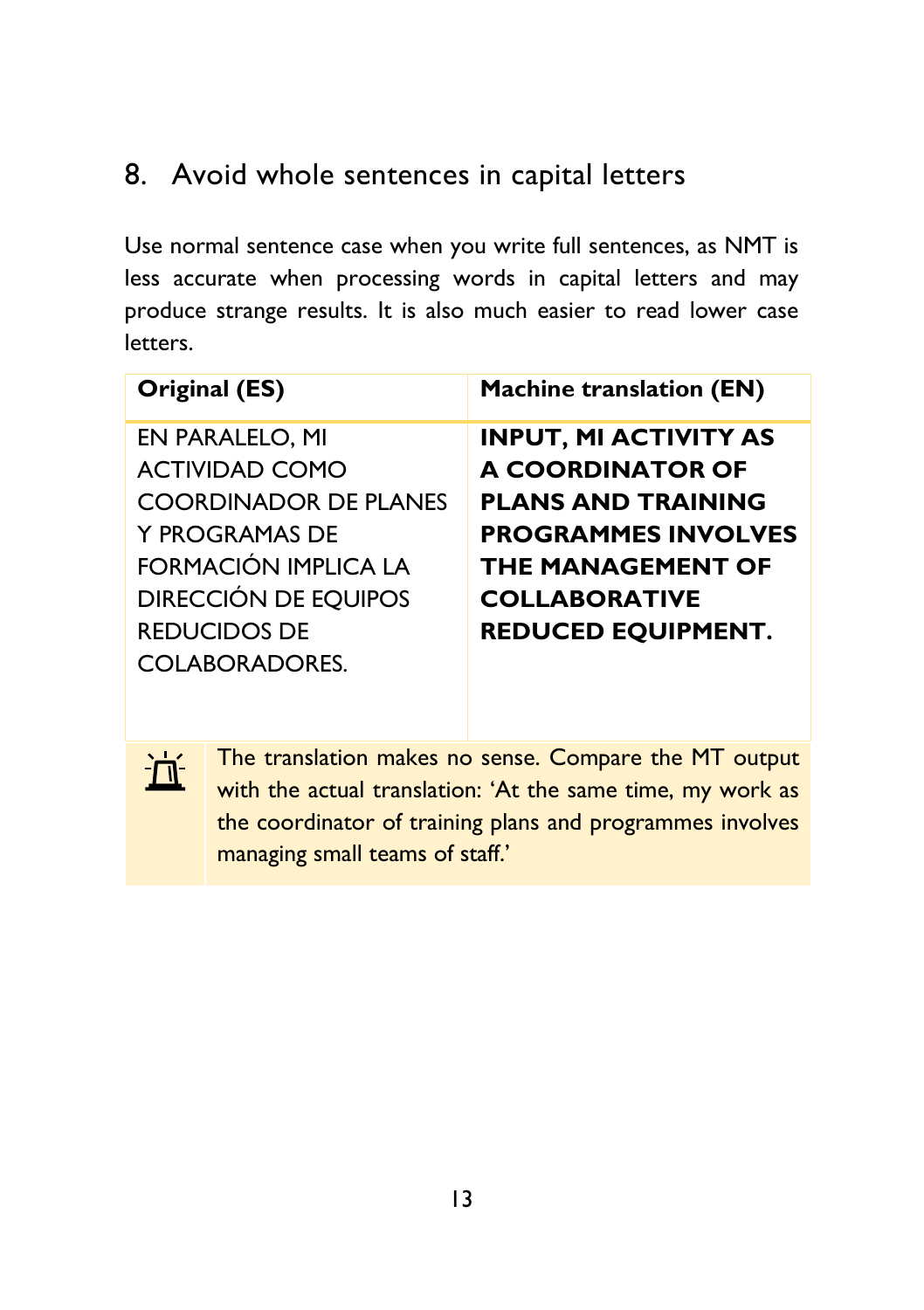#### <span id="page-14-0"></span>9. Other tips

- Use **automatic heading styles** in MS Word (this also ensures they will be translated in the same way as the table of contents).
- Use **quotation marks** consistently (stick to the same type throughout the text).
- Use **automatically generated bullet points** rather than creating them manually.
- Use **full words instead of special signs or symbols**. NMT engines may not understand signs or symbols that are not used in the target language. For example, write the conjunction 'and' instead of '&'.